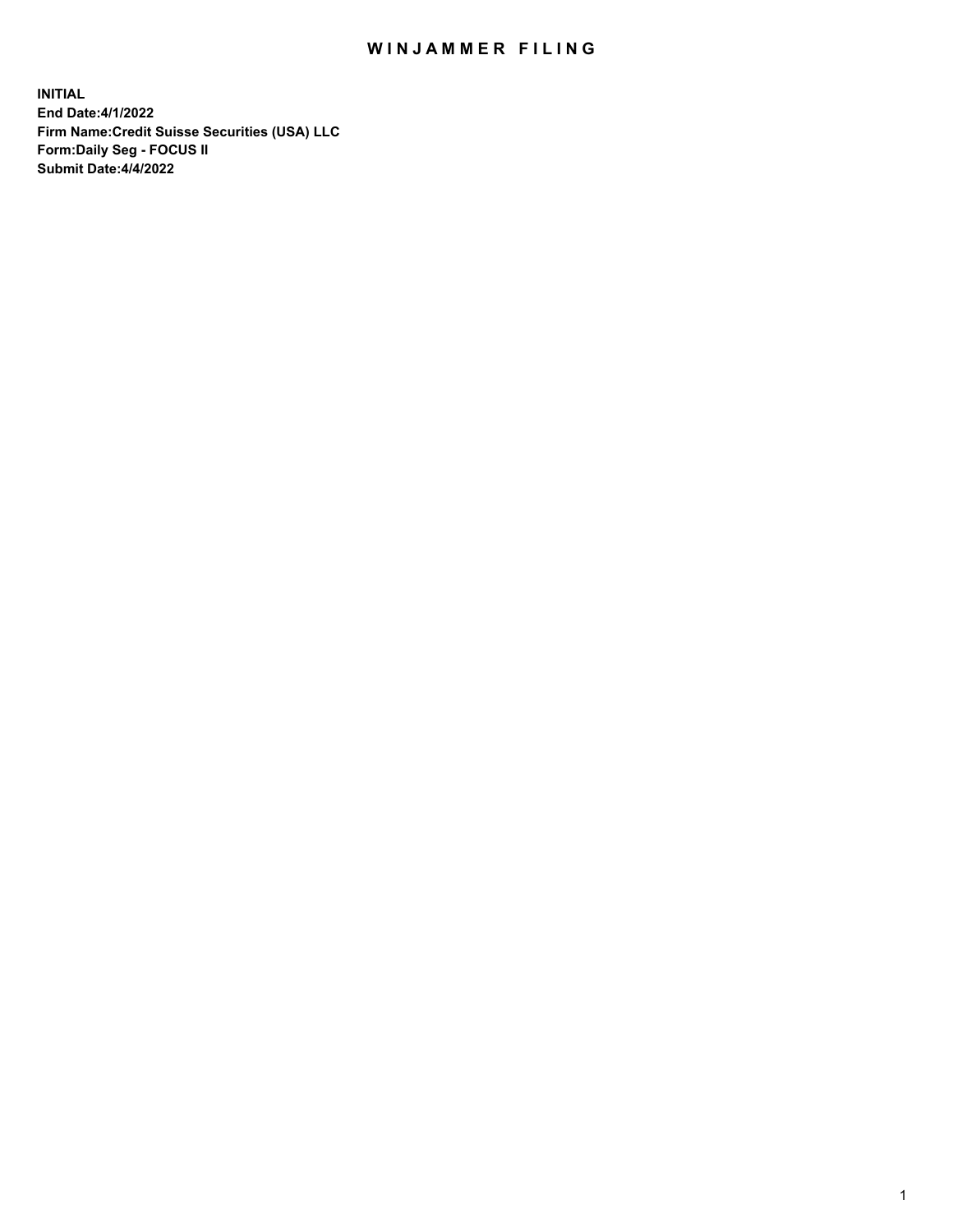**INITIAL**

#### **End Date:4/1/2022 Firm Name:Credit Suisse Securities (USA) LLC Form:Daily Seg - FOCUS II Submit Date:4/4/2022**

# **Daily Segregation - Cover Page**

| Name of Company<br><b>Contact Name</b>                                                                                                                                                                                                                                                                                         | <b>Credit Suisse Securities (USA)</b><br><b>LLC</b><br><b>Alexander Baptiste</b> |
|--------------------------------------------------------------------------------------------------------------------------------------------------------------------------------------------------------------------------------------------------------------------------------------------------------------------------------|----------------------------------------------------------------------------------|
| <b>Contact Phone Number</b>                                                                                                                                                                                                                                                                                                    | 919-994-6223                                                                     |
| <b>Contact Email Address</b>                                                                                                                                                                                                                                                                                                   | alexander.baptiste@credit-suiss<br>e.com                                         |
| FCM's Customer Segregated Funds Residual Interest Target (choose one):<br>a. Minimum dollar amount: ; or<br>b. Minimum percentage of customer segregated funds required:% ; or<br>c. Dollar amount range between: and; or<br>d. Percentage range of customer segregated funds required between: % and %.                       | $\frac{0}{5}$<br>$\underline{0}$<br>$\underline{0}$<br>0 <sub>0</sub>            |
| FCM's Customer Secured Amount Funds Residual Interest Target (choose one):<br>a. Minimum dollar amount: ; or<br>b. Minimum percentage of customer secured funds required:% ; or<br>c. Dollar amount range between: and; or<br>d. Percentage range of customer secured funds required between:% and%.                           | $\frac{\frac{0}{5}}{\frac{0}{0}}$<br>0 <sub>0</sub>                              |
| FCM's Cleared Swaps Customer Collateral Residual Interest Target (choose one):<br>a. Minimum dollar amount: ; or<br>b. Minimum percentage of cleared swaps customer collateral required:% ; or<br>c. Dollar amount range between: and; or<br>d. Percentage range of cleared swaps customer collateral required between:% and%. | $\frac{0}{5}$<br>0 <sub>0</sub><br>0 <sub>0</sub>                                |

Attach supporting documents CH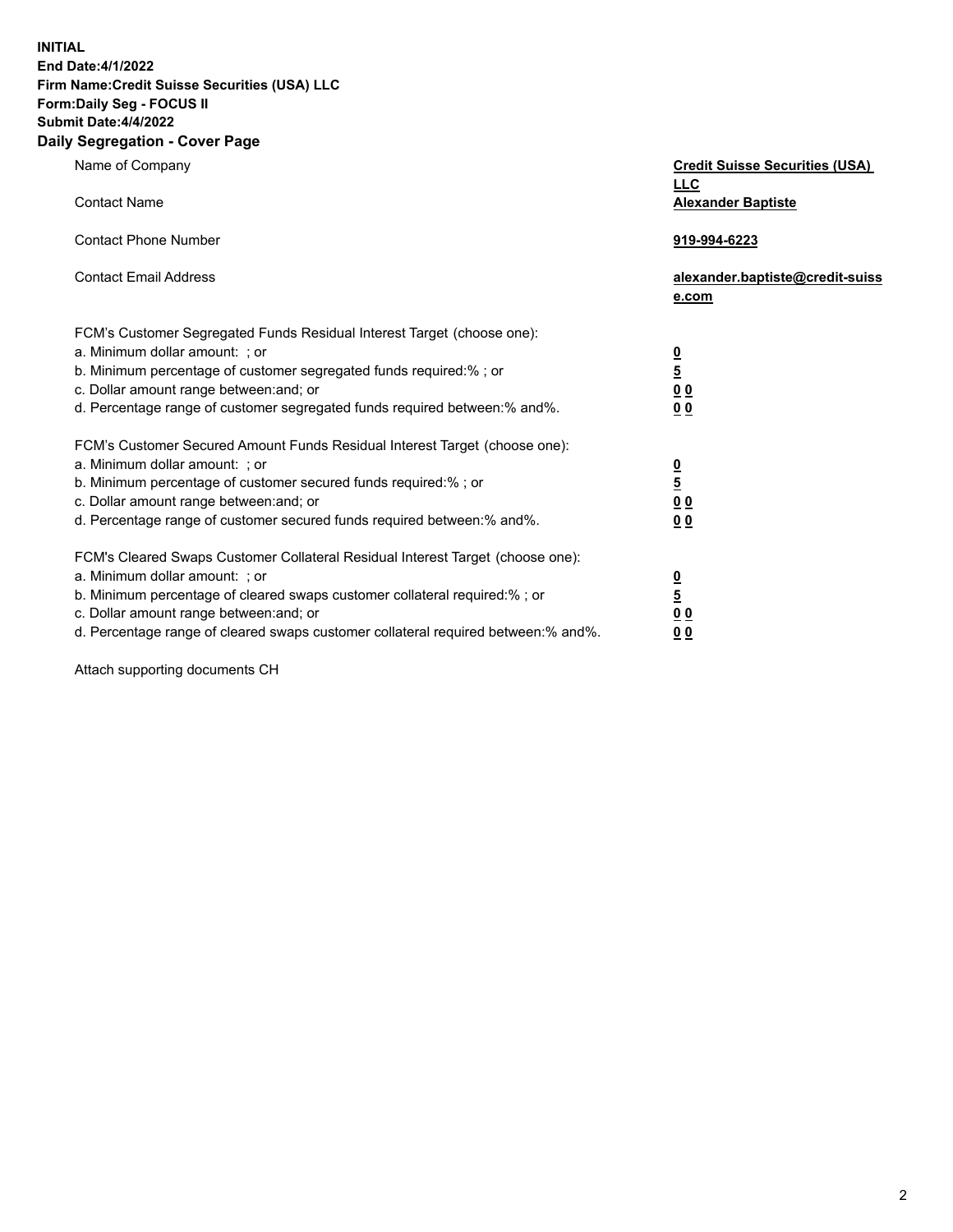### **INITIAL End Date:4/1/2022 Firm Name:Credit Suisse Securities (USA) LLC Form:Daily Seg - FOCUS II Submit Date:4/4/2022**

### **Daily Segregation - Secured Amounts**

|     | Foreign Futures and Foreign Options Secured Amounts                                         |                                 |
|-----|---------------------------------------------------------------------------------------------|---------------------------------|
|     | Amount required to be set aside pursuant to law, rule or regulation of a foreign            | $0$ [7305]                      |
|     | government or a rule of a self-regulatory organization authorized thereunder                |                                 |
| 1.  | Net ledger balance - Foreign Futures and Foreign Option Trading - All Customers             |                                 |
|     | A. Cash                                                                                     | 3,259,270,671 [7315]            |
|     | B. Securities (at market)                                                                   | 33,178,169 [7317]               |
| 2.  | Net unrealized profit (loss) in open futures contracts traded on a foreign board of trade   | -1,386,059,417 [7325]           |
| 3.  | Exchange traded options                                                                     |                                 |
|     | a. Market value of open option contracts purchased on a foreign board of trade              | 9,745,521 [7335]                |
|     | b. Market value of open contracts granted (sold) on a foreign board of trade                | $0$ [7337]                      |
| 4.  | Net equity (deficit) (add lines 1. 2. and 3.)                                               | 1,916,134,944 [7345]            |
| 5.  | Account liquidating to a deficit and account with a debit balances - gross amount           | 5,874,617 [7351]                |
|     | Less: amount offset by customer owned securities                                            | -5,863,335 [7352] 11,282 [7354] |
| 6.  | Amount required to be set aside as the secured amount - Net Liquidating Equity              | 1,916,146,226 [7355]            |
|     | Method (add lines 4 and 5)                                                                  |                                 |
| 7.  | Greater of amount required to be set aside pursuant to foreign jurisdiction (above) or line | 1,916,146,226 [7360]            |
|     | 6.                                                                                          |                                 |
|     | FUNDS DEPOSITED IN SEPARATE REGULATION 30.7 ACCOUNTS                                        |                                 |
| 1.  | Cash in banks                                                                               |                                 |
|     | A. Banks located in the United States                                                       | 106,570,880 [7500]              |
|     | B. Other banks qualified under Regulation 30.7                                              | 415,253,425 [7520] 521,824,305  |
|     |                                                                                             | [7530]                          |
| 2.  | <b>Securities</b>                                                                           |                                 |
|     | A. In safekeeping with banks located in the United States                                   | 33,178,169 [7540]               |
|     | B. In safekeeping with other banks qualified under Regulation 30.7                          | 0 [7560] 33,178,169 [7570]      |
| 3.  | Equities with registered futures commission merchants                                       |                                 |
|     | A. Cash                                                                                     | $0$ [7580]                      |
|     | <b>B.</b> Securities                                                                        | $0$ [7590]                      |
|     | C. Unrealized gain (loss) on open futures contracts                                         | $0$ [7600]                      |
|     | D. Value of long option contracts                                                           | $0$ [7610]                      |
|     | E. Value of short option contracts                                                          | 0 [7615] 0 [7620]               |
| 4.  | Amounts held by clearing organizations of foreign boards of trade                           |                                 |
|     | A. Cash                                                                                     | $0$ [7640]                      |
|     | <b>B.</b> Securities                                                                        | $0$ [7650]                      |
|     | C. Amount due to (from) clearing organization - daily variation                             | $0$ [7660]                      |
|     | D. Value of long option contracts                                                           | $0$ [7670]                      |
|     | E. Value of short option contracts                                                          | 0 [7675] 0 [7680]               |
| 5.  | Amounts held by members of foreign boards of trade                                          |                                 |
|     | A. Cash                                                                                     | 3,110,983,795 [7700]            |
|     | <b>B.</b> Securities                                                                        | $0$ [7710]                      |
|     | C. Unrealized gain (loss) on open futures contracts                                         | -1,477,183,706 [7720]           |
|     | D. Value of long option contracts                                                           | 9,745,521 [7730]                |
|     | E. Value of short option contracts                                                          | 0 [7735] 1,643,545,610 [7740]   |
| 6.  | Amounts with other depositories designated by a foreign board of trade                      | $0$ [7760]                      |
| 7.  | Segregated funds on hand                                                                    | $0$ [7765]                      |
| 8.  | Total funds in separate section 30.7 accounts                                               | 2,198,548,084 [7770]            |
| 9.  | Excess (deficiency) Set Aside for Secured Amount (subtract line 7 Secured Statement         | 282,401,858 [7380]              |
|     | Page 1 from Line 8)                                                                         |                                 |
| 10. | Management Target Amount for Excess funds in separate section 30.7 accounts                 | 95,807,311 [7780]               |

11. Excess (deficiency) funds in separate 30.7 accounts over (under) Management Target **186,594,547** [7785]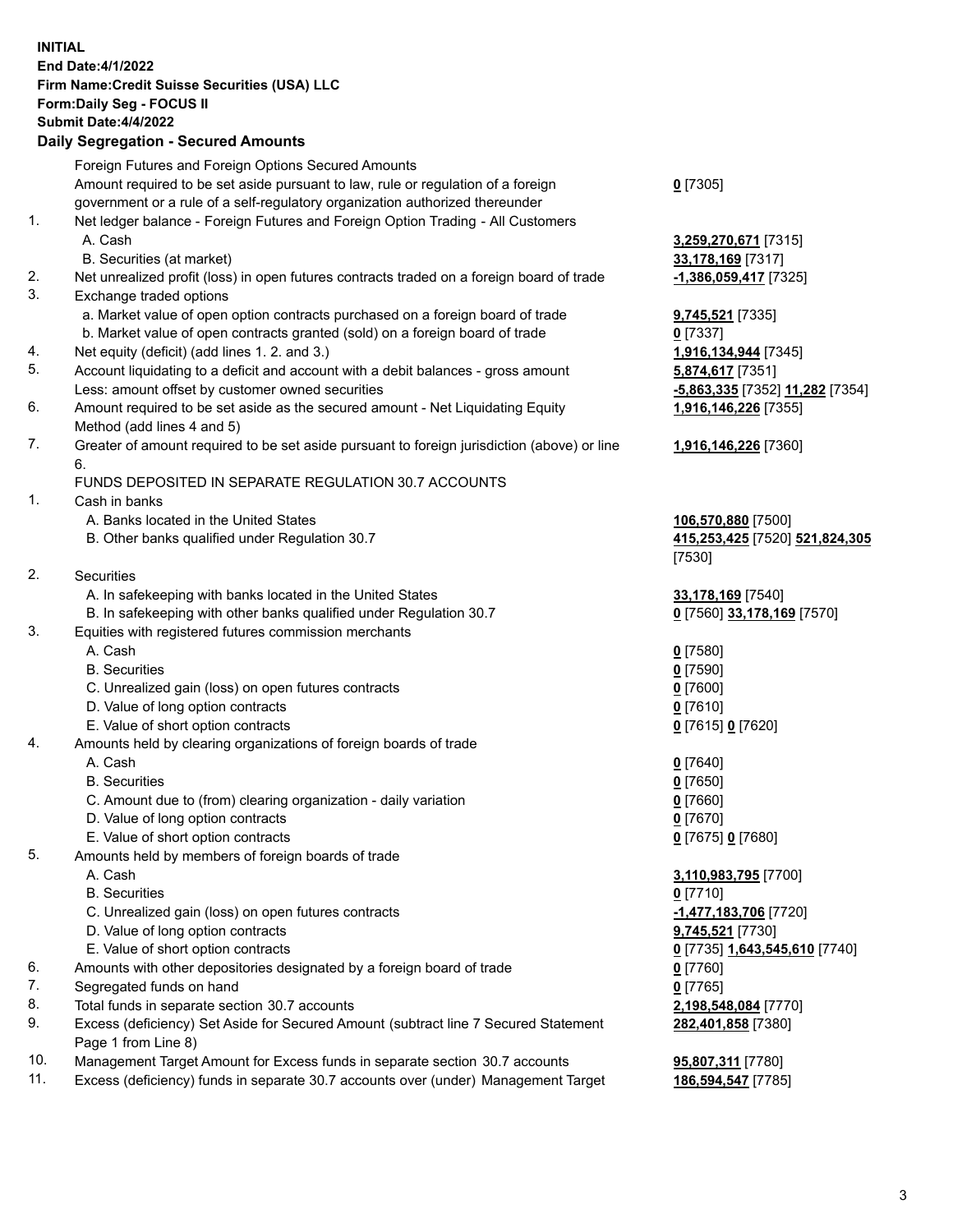| <b>INITIAL</b> |                                                                                     |                                  |
|----------------|-------------------------------------------------------------------------------------|----------------------------------|
|                | End Date: 4/1/2022                                                                  |                                  |
|                | Firm Name: Credit Suisse Securities (USA) LLC                                       |                                  |
|                | Form: Daily Seg - FOCUS II                                                          |                                  |
|                | <b>Submit Date: 4/4/2022</b>                                                        |                                  |
|                | Daily Segregation - Segregation Statement                                           |                                  |
|                | SEGREGATION REQUIREMENTS(Section 4d(2) of the CEAct)                                |                                  |
| 1 <sub>1</sub> | Net ledger balance                                                                  |                                  |
|                | A. Cash                                                                             | 717,244,235 [7010]               |
|                | B. Securities (at market)                                                           | 406,971,765 [7020]               |
| 2.             | Net unrealized profit (loss) in open futures contracts traded on a contract market  | -115,757,021 [7030]              |
| 3.             | Exchange traded options                                                             |                                  |
|                | A. Add market value of open option contracts purchased on a contract market         | 53,588,422 [7032]                |
|                | B. Deduct market value of open option contracts granted (sold) on a contract market | -46,760,991 [7033]               |
| 4.             | Net equity (deficit) (add lines 1, 2 and 3)                                         | 1,015,286,410 [7040]             |
| 5.             | Accounts liquidating to a deficit and accounts with                                 |                                  |
|                | debit balances - gross amount                                                       | 26,443,406 [7045]                |
|                | Less: amount offset by customer securities                                          | -26,406,659 [7047] 36,747 [7050] |
| 6.             | Amount required to be segregated (add lines 4 and 5)                                | 1,015,323,157 [7060]             |
|                | FUNDS IN SEGREGATED ACCOUNTS                                                        |                                  |
| 7.             | Deposited in segregated funds bank accounts                                         |                                  |
|                | A. Cash                                                                             | 113,154,933 [7070]               |
|                | B. Securities representing investments of customers' funds (at market)              | $0$ [7080]                       |
|                | C. Securities held for particular customers or option customers in lieu of cash (at | 380,326,091 [7090]               |
|                | market)                                                                             |                                  |
| 8.             | Margins on deposit with derivatives clearing organizations of contract markets      |                                  |
|                | A. Cash                                                                             | 724,871,277 [7100]               |
|                | B. Securities representing investments of customers' funds (at market)              | $0$ [7110]                       |
|                | C. Securities held for particular customers or option customers in lieu of cash (at | 26,645,674 [7120]                |
|                | market)                                                                             |                                  |
| 9.             | Net settlement from (to) derivatives clearing organizations of contract markets     | -3,067,345 [7130]                |
| 10.            | Exchange traded options                                                             |                                  |
|                | A. Value of open long option contracts                                              | 53,588,422 [7132]                |
|                | B. Value of open short option contracts                                             | <u>-46,760,991</u> [7133]        |
| 11.            | Net equities with other FCMs                                                        |                                  |
|                | A. Net liquidating equity                                                           | 154,378 [7140]                   |
|                | B. Securities representing investments of customers' funds (at market)              | $0$ [7160]                       |
|                | C. Securities held for particular customers or option customers in lieu of cash (at | $0$ [7170]                       |
|                | market)                                                                             |                                  |
| 12.            | Segregated funds on hand                                                            | $0$ [7150]                       |
| 13.            | Total amount in segregation (add lines 7 through 12)                                | 1,248,912,439 [7180]             |
| 14.            | Excess (deficiency) funds in segregation (subtract line 6 from line 13)             | 233,589,282 [7190]               |
| 15.            | Management Target Amount for Excess funds in segregation                            | 50,766,158 [7194]                |
| 16.            | Excess (deficiency) funds in segregation over (under) Management Target Amount      | 182,823,124 [7198]               |
|                | <b>Excess</b>                                                                       |                                  |